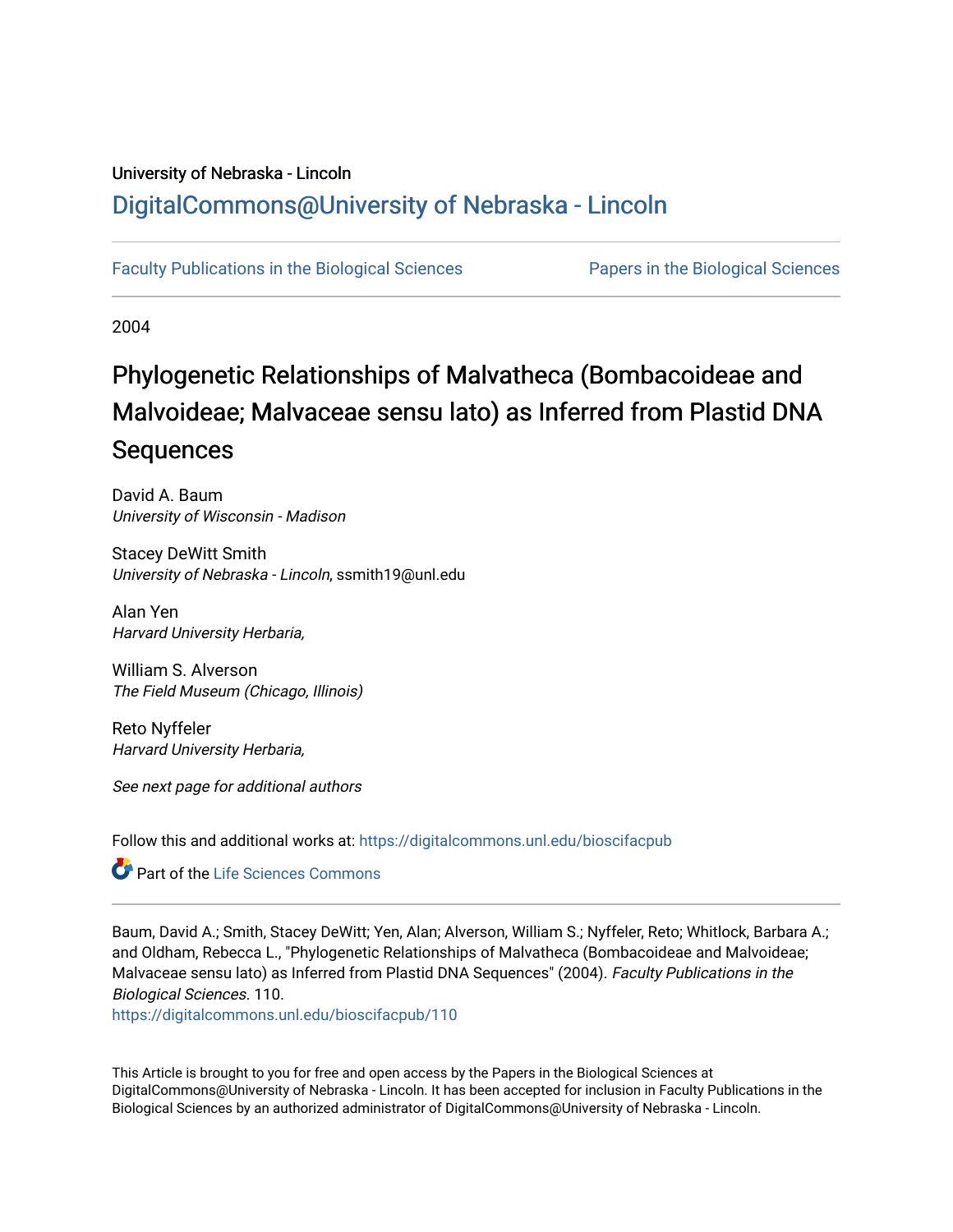## Authors

David A. Baum, Stacey DeWitt Smith, Alan Yen, William S. Alverson, Reto Nyffeler, Barbara A. Whitlock, and Rebecca L. Oldham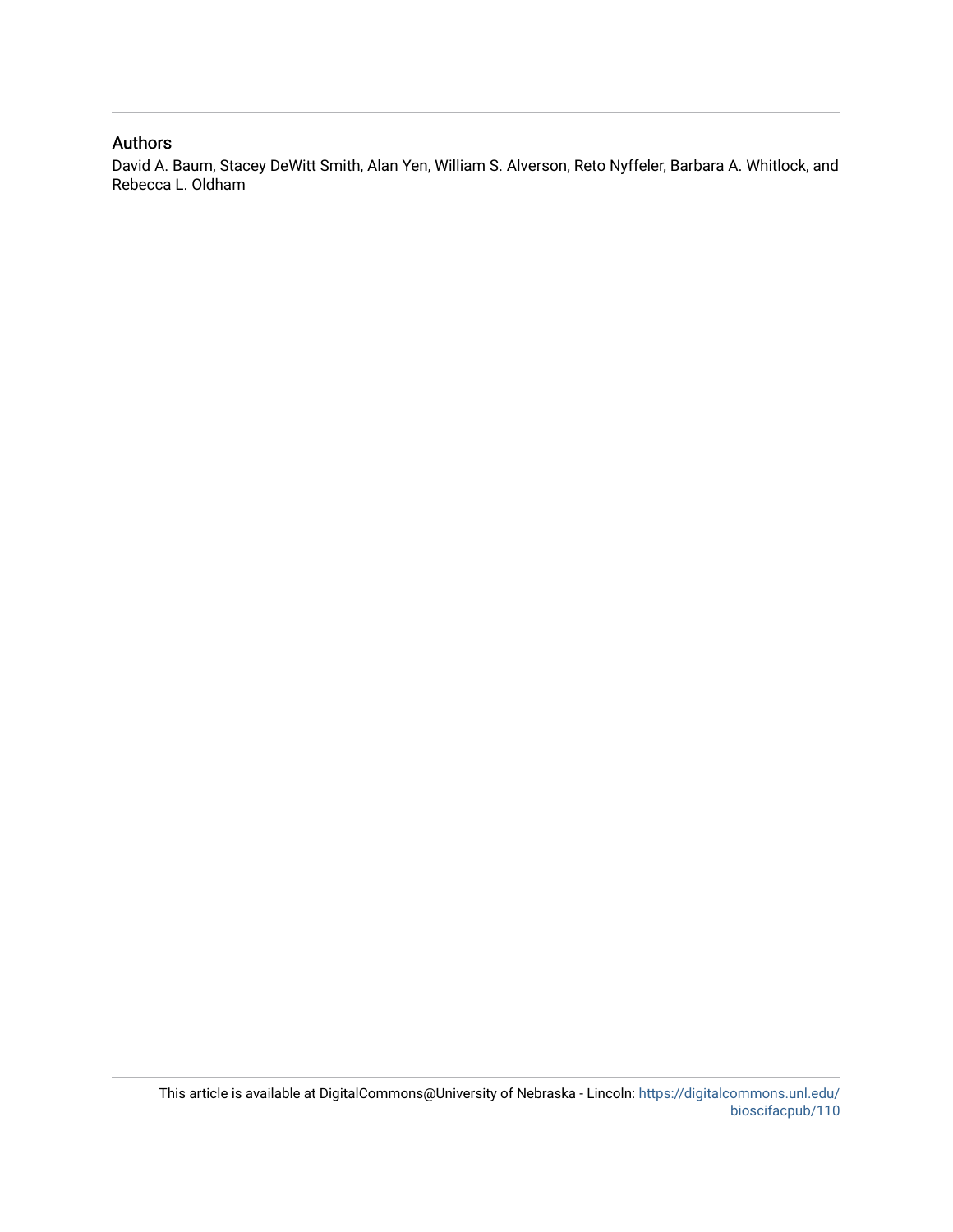## **PHYLOGENETIC RELATIONSHIPS OF MALVATHECA (BOMBACOIDEAE AND MALVOIDEAE; MALVACEAE SENSU LATO) AS INFERRED FROM PLASTID DNA SEQUENCES**<sup>1</sup>

## DAVID A. BAUM,<sup>2,3,5</sup> STACEY DEWITT SMITH,<sup>2</sup> ALAN YEN,<sup>3,6</sup> WILLIAM S. ALVERSON,<sup>4</sup> RETO NYFFELER,<sup>3,7</sup> BARBARA A. WHITLOCK,<sup>3,8</sup> AND REBECCA L. OLDHAM2

2 Department of Botany, University of Wisconsin, Madison, Wisconsin 53706 USA; <sup>3</sup> Harvard University Herbaria, 22 Divinity Avenue, Cambridge, Massachusetts 02138 USA; and <sup>4</sup>The Field Museum, 1400 South Lake Shore Drive, Chicago, Illinois 60605 USA

Previous molecular phylogenetic analyses have revealed that elements of the former families Malvaceae sensu stricto and Bombacaceae together form a well-supported clade that has been named Malvatheca. Within Malvatheca, two major lineages have been observed; one, Bombacoideae, corresponds approximately to the palmate-leaved Bombacaceae, and the other, Malvoideae, includes the traditional Malvaceae (the mallows or Eumalvoideae). However, the composition of these two groups and their relationships to other elements of Malvatheca remain a source of uncertainty. Sequence data from two plastid regions, *ndhF* and *trnK*/*matK,* from 34 exemplars of Malvatheca and six outgroups were analyzed. Parsimony, likelihood, and Bayesian analyses of the sequence data provided a well-resolved phylogeny except that relationships among five lineages at the base of Malvatheca are poorly resolved. Nonetheless, a 6-bp insertion in *matK* suggests that Fremontodendreae is sister to the remainder of Malvatheca. Our results suggest that the Malvoideae originated in the Neotropics and that a mangrove taxon dispersed across the Pacific from South America to Australasia and later radiated out of Australasia to give rise to the ca. 1700 living species of Eumalvoideae. Local clock analyses imply that the plastid genome underwent accelerated molecular evolution coincident with the dispersal out of the Americas and again with the radiation into the three major clades of Eumalvoideae.

**Key words:** biogeography; Bombacaceae; Eumalvoideae; local clock analysis; Malvatheca; *matK*; *ndhF*; phylogenetic nomenclature.

Molecular data accumulated during the last decade have greatly enhanced our knowledge of phylogenetic relationships within Malvaceae sensu lato (s.l.), a clade that includes members of four previously recognized families: Malvaceae sensu stricto (s.s.), Bombacaceae, Sterculiaceae, and Tiliaceae (Alverson et al., 1999; Bayer et al., 1999; Nyffeler and Baum, 2000; Whitlock et al., 2001; Pfeil et al., 2002). Analyses of the plastid genes *atpB, rbcL,* and *ndhF* revealed that elements of the former families, Malvaceae s.s and Bombacaceae, together form a well-supported clade (Alverson et al., 1999; Bayer et al., 1999), which has been named Malvatheca (Baum

<sup>1</sup> Manuscript received 15 December 2003; revision accepted 2 July 2004. The authors acknowledge the National Science Foundation grant DEB-9876070 for funding this work and grant BSF-8800193, which permitted the collection of material used in this study. We thank Steven J. Hall, Lena C. Hileman, Dianella Howarth, Tara Mehta, Ryan Oyama, and Karen C. Walsh for technical assistance, Bret Larget for providing invaluable advice on Bayesian phylogenetic analysis, and Kandis Elliot for assistance with figures. Comments on the manuscript and the project in general were kindly provided by Clemens Bayer, Mark Chase, Margaret Koopman, Bernard Pfeil, Maria von Balthazar, Randy Small, and two anonymous reviewers. The authors also thank Mark Chase, John LaDuke, Bernard Pfeil, and Jonathan Wendel for sharing DNA and Wilmer Díaz, Claudia Knab-Vispo, Thirza Luis, Gilberto Morillo, Hugh H. Iltis, Herminio Aguilar and Orlando Rivas for help obtaining leaf material of critical taxa.

<sup>5</sup> Author for correspondence. E-mail: dbaum@wisc.edu.

<sup>6</sup> Current address: Lifespan Biosciences, Inc., 2401 Fourth Avenue, Suite 900, Seattle, Washington 98121 USA.

<sup>7</sup> Current address: Institut für Systematische Botanik, Zollikerstrasse 107, Zürich, Switzerland CH-8008.

<sup>8</sup> Current address: Department of Biology, University of Miami, Coral Gables, Florida 33124 USA.

et al., 1998). Two major lineages were discerned within Malvatheca: Bombacoideae, corresponding approximately to the palmately leaved taxa of Bombacaceae, and Malvoideae, which includes Malvaceae s.s. However, the composition of Malvoideae and Bombacoideae and the relationships of certain problematic taxa within Malvatheca remain uncertain.

The largely subtropical and temperate mallow clade or Eumalvoideae contains a large portion of the species diversity of Malvatheca, with at least 1700 species, including such familiar groups as the herbaceous mallows, hibiscus, okra, and cotton. The Bombacoideae, in contrast, contain many fewer species (even if all taxa of uncertain affinities were included, there would still be fewer than 250 species) and are predominantly tropical trees. Indeed, the group has been touted as a classic case of a diverse temperate radiation emerging from a less diverse tropical source (Judd et al., 1994; Judd and Manchester, 1997). However, a full understanding of the evolutionary mechanisms responsible for the mallow radiation is contingent on a more fully resolved phylogeny than has been available to date.

In addition to providing a framework for analysis of the mallow radiation, clarification of the relationships within Malvatheca is needed to evaluate published hypotheses regarding floral evolution and biogeography. Previous molecular data suggested the surprising hypothesis that the monothecate ''half'' anthers of many traditional Bombacaceae (e.g., *Bombax*, *Adansonia*) and traditional Malvaceae (e.g., *Malva*, *Hibiscus*), while looking very similar, could represent parallel evolution from an ancestor with sessile thecae (Alverson et al., 1999). However, support for this hypothesis was weak due to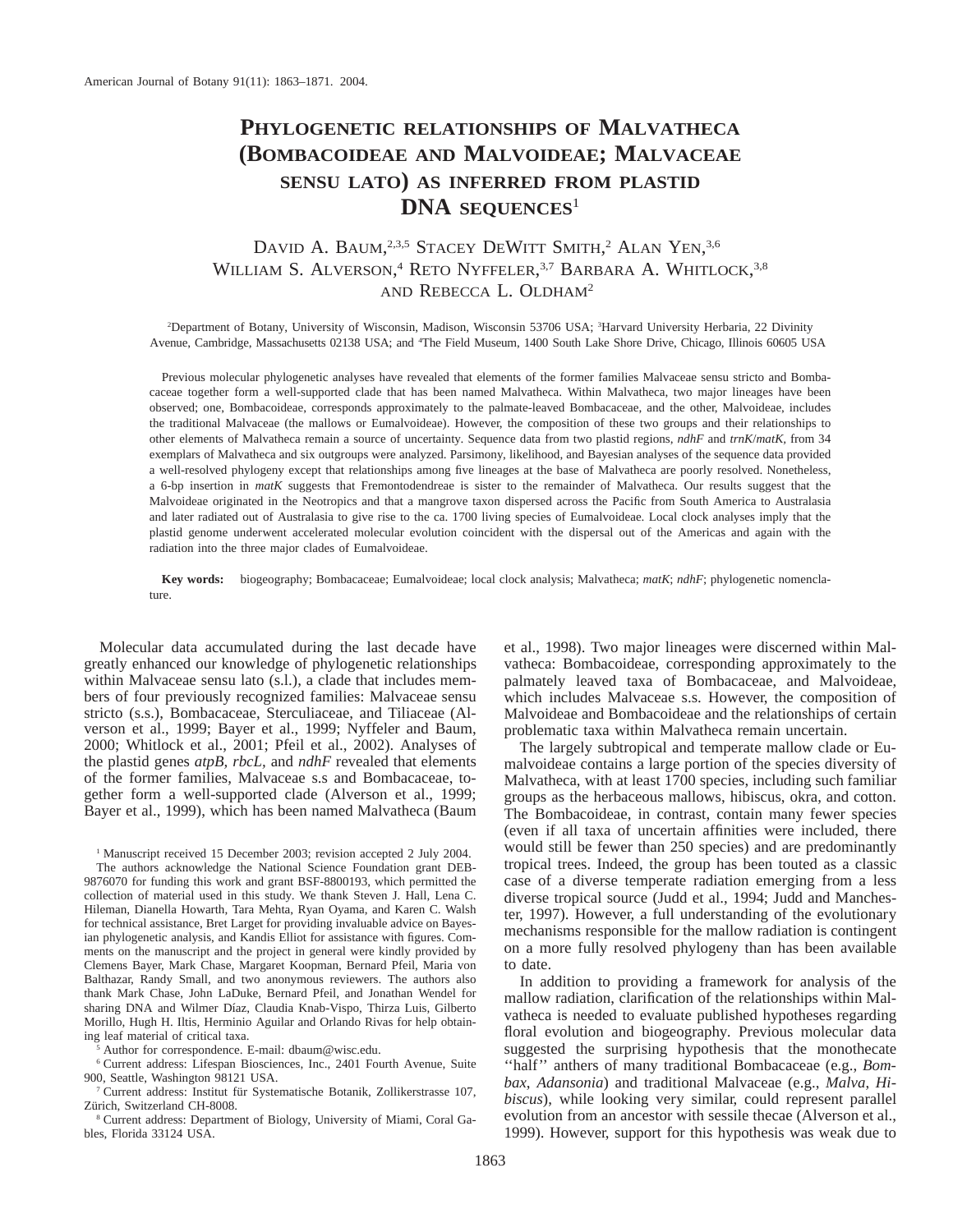poor phylogenetic resolution near the base of Malvatheca. Similarly, biogeographic hypotheses need to be evaluated on a more inclusive phylogenetic data set than was previously considered. The Bombacoideae are predominantly neotropical whereas putatively early-branching Malvoideae have a predominantly Australasian/Asian distribution (Pfeil et al., 2002). One hypothesis to explain this pattern is that it is the product of Gondwanan disjunction (Pfeil et al., 2002), but this needs testing with a broader sampling of taxa.

The key to answering these evolutionary questions lies in determining the placement of a number of ''wildcard'' taxa that have uncertain relationships. The neotropical rainforest tree *Pentaplaris* (three species; traditionally placed in Tiliaceae; Williams and Standley, 1952) was found to be most closely related to Malvoideae using *atpB* and *rbcL* (Bayer et al., 1999), but this placement was very weak. The genus was tentatively assigned to Bombacoideae based on morphological data (Bayer et al., 1999), but then treated as *incertae sedis* by Bayer and Kubitzki (2003). The Matisieae clade, with about 80 neotropical tree species in three genera (*Matisia*, *Quararibea*, and *Phragmotheca*), was weakly supported as an earlybranching lineage of the Malvoideae (Alverson et al., 1999). The Mexican and Californian *Fremontodendron* (three species) and its Mexican relative, *Chiranthodendron* (one species), were very weakly affiliated with the Malvoideae (Alverson et al., 1999) or Bombacoideae (Bayer et al., 1999). *Ochroma* (one neotropical species) was resolved either in the Bombacoideae (Bayer et al., 1999) or in a weakly supported clade with *Patinoa* (four neotropical species) at the base of Malvoideae (Alverson et al., 1999). Finally, two monotypic neotropical taxa, *Septotheca* and *Uladendron*, have not previously been studied phylogenetically and cannot easily be assigned to either Malvoideae or Bombacoideae based on morphological data.

The early-branching Malvoideae represent a second area in which further phylogenetic resolution is critical. Alverson et al. (1999) found that *Camptostemon*, comprising two species of Australasian and Malesian mangroves that have traditionally been placed in Bombacaceae (e.g., Hutchinson, 1967), was well supported within Malvoideae, but outside Eumalvoideae. Similarly, Pfeil et al. (2002) showed that *Radyera* (two shrubby species, one Australian, one South African), *Lagunaria* (one small tree species from Australia and the Norfolk and Lord Howe Islands), and *Howittia* (one shrubby species from Australia) are also early branches of the core Malvoideae (5 Malvaceae s.s.). However, apart from strong support for a *Howittia*-*Lagunaria* clade, the relationships among these taxa and the remainder of Malvoideae were very weakly supported.

In this study, we employed sequence data from the plastid genes *ndhF* and *matK* to examine phylogenetic relationships among the early-branching lineages of Malvatheca and Malvoideae and to study the group's biogeographic history. We also explored the pattern of molecular evolution to assess the degree to which changes in rates of molecular evolution correlate with changes in life form and/or the burst of species diversification seen within Malvoideae.

#### MATERIALS AND METHODS

*Sampling*—We generated six new *ndhF* sequences, 19 new *matK* sequences, which we combined with previously published sequences to create a complete data set for 40 taxa (Appendix 1; see Supplemental Data accompanying the online version of this article). Ingroup sampling included 31 genera known from previous studies to belong to Malvatheca along with two unsampled genera, *Uladendron* and *Septotheca*. Genera from Brownlowioideae, Dombeyoideae, Helicterioideae, Sterculioideae, and Tilioideae were used as outgroups (see Alverson et al., 1999; Bayer et al., 1999).

*DNA extraction and sequencing*—Total genomic DNA was extracted from fresh or silica-dried leaf material as described in Alverson et al. (1999). The *ndhF* gene was amplified as two overlapping fragments as described in Olmstead et al. (1993) and Alverson et al. (1999). Additionally, we used two primers, 13R (CGAAACATATAAAATGCAGTTAATCC) and 10R (CCCCC TACATATTTGATACCTTCTCC), which are modified versions of 1318R and 2110R (Olmstead et al., 1993), respectively. The *matK* region, comprising the *trnK* intron and *matK* coding sequence, was also amplified in two separate polymerase chain reactions (PCR) using primers modified from Johnson and Soltis (1994) as described in Nyffeler et al. (in press).

The PCR products were purified using the Qiagen PCR purification kit (Qiagen, Valencia, California, USA) or AMPure beads (Agencourt Bioscience, Beverley, Massachusetts, USA) and cycle-sequenced (Big Dye version 3.1; Applied Biosystems, Foster City, California, USA) using the manufacturers' protocols. All PCR products were sequenced in both directions. Sequences were edited and assembled in Sequencher 4.1 (Gene Code, Ann Arbor, Michigan, USA), imported into MacClade (Maddison and Maddison, 2002), and aligned manually.

*Phylogenetic analysis*—We estimated incongruence between *ndhF* and *matK* with the incongruence length difference (ILD) test (Farris et al., 1994), implemented as the partition homogeneity test in PAUP\* version 4.0b10 (Swofford, 2002) using simple taxon addition tree bisection-reconnection (TBR) searches holding 10 trees at each step, and with maxtrees set to 100.

Maximum parsimony (MP) and maximum likelihood (ML) analyses were performed in PAUP\* 4.0b10 (Swofford, 2002). The MP heuristic searches used 100 random taxon addition replicates (holding one tree at each step) and TBR branch swapping. All characters were equally weighted, and gaps were treated as missing data. To estimate clade support, we obtained bootstrap percentages (BP) for each clade using 10 000 bootstrap replicates with simple taxon addition (holding one tree at each step) and TBR branch swapping. Templeton tests (Templeton, 1983) as implemented in PAUP\* 4.0b10 (Swofford, 2002) were used to explore alternative topologies in an MP framework. These tests are described in more detail in the results section.

ML searches with sub-tree pruning regrafting (SPR) branch-swapping were initially conducted under a Jukes-Cantor (JC) model using maximum parsimony trees as starting trees. The ML tree scores were calculated on the JC trees for the following models (in order of increasing complexity): K2P, HKY, HKY +  $\Gamma$ , GTR +  $\Gamma$  (Swofford et al., 1996, and references therein). Likelihood ratio tests were used to compare the fit of the models and to choose the most appropriate (Huelsenbeck and Rannala, 1997). Heuristic searches were completed with the best model using the JC tree as the starting tree and SPR branch swapping.

Bayesian phylogenetic analysis was conducted on the combined data set in MrBayes version 3.0 (Huelsenbeck and Ronquist, 2001). We allowed as many model parameters as suggested by hierarchical likelihood tests (as previously discussed) and created four data partitions: the *trnK* intron, and the first, second, and third positions of the coding regions. Each partition was considered independent with different model parameters. We conducted three Markov chain Monte Carlo (MCMC) analyses, each composed of four linked chains (sequential heat  $= 0.2$ ) run for  $5000000$  generations, sampling every 100 generations. The burn-in period was estimated by visual examination of a likelihood-by-generation plot. We compared the three majority rule consensus trees and then pooled the posterior distributions to obtain our best estimates of clade posterior probabilities (PP).

It is commonly noted that very short branches may receive inflated posterior support. One reason for this is because the prior probability density placed on a hard polytomy (a zero length branch) is zero (P. Lewis, University of Connecticut, personal communication). To evaluate whether suspect branches could indeed represent hard polytomies, we used likelihood ratio tests to determine whether branches appearing in the Bayesian majority-rule consensus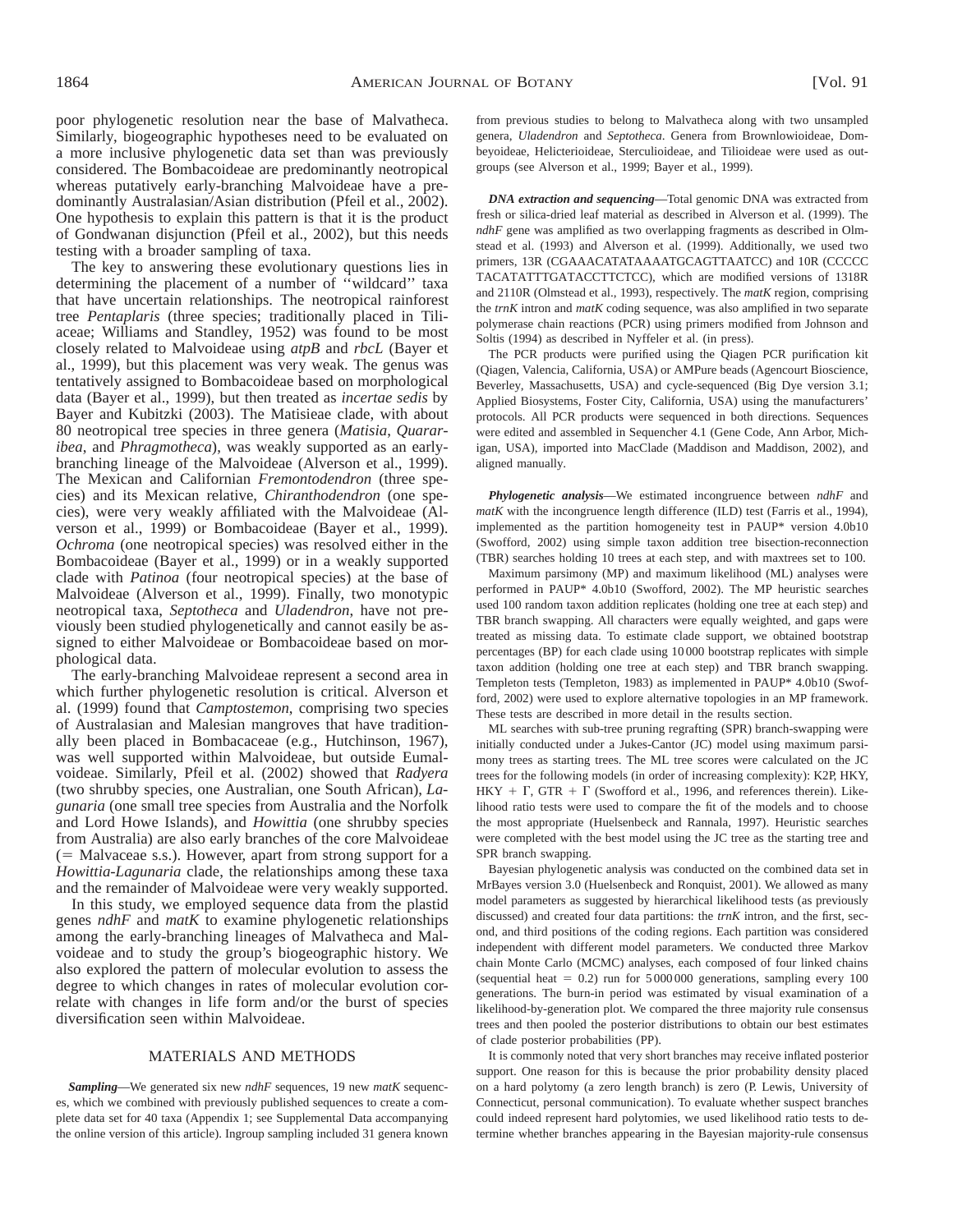

Fig. 1. Maximum parsimony (MP) and maximum likelihood (ML) trees. One of 356 MP trees (A) and the ML tree (B) from the combined *matK* and *ndhF* data. The MP bootstrap support values (from 10000 heuristic searches) are given on the MP tree and branch lengths are drawn proportional to number of mapped changes (MP: ACCTRAN optimization). The ML tree is a phylogram with branches drawn proportional to the estimated average number of substitutions per site (under the GTR +  $\Gamma$  model), with a scale bar provided. Branches tested for changes in rates under a local clock model are labeled A–H.

tree are significantly longer than zero length (Felsenstein, 1988). We estimated parameters and obtained the likelihood score of the Bayesian majority rule consensus tree topology under a GTR +  $\Gamma$  model. We then collapsed each branch in turn and determined whether the resultant tree had a likelihood score significantly different from the fully resolved tree. Twice the likelihood ratio was assumed to fit a chi-square distribution with one degree of freedom (because one branch, i.e., parameter, was constrained to a length of zero).

Based on *ndhF* data, Malvoideae have been shown to have an increased rate of molecular evolution relative to Bombacoideae (Alverson et al., 1999). We wished to quantify this acceleration and more accurately ascertain the branch(es) on which the rate of molecular evolution changed. The strategy we chose involved the use of ''local clock'' models available in PAML version 3.13 (Yang, 2002) using the ML topology with outgroups pruned and using the model of molecular evolution suggested by likelihood ratio tests (GTR  $+ \Gamma$ ). We first assumed a two-rate model with core Bombacoideae and core Malvoideae having different rates of molecular evolution with a shift in rate mapped to one branch of the phylogeny between these two clades. We calculated the likelihood for all possible rate-change points (internodes assigned greater than zero length) and selected that which gave the highest likelihood score. Second we repeated the above procedure but allowed for three rates (two changes in rate), one for core Malvoideae, one for ''intermediate'' taxa, and one for core Bombacoideae. Because the two-rate model suggested a rate change just below the Eumalvoideae, we explored all possible branches for the second rate change between that point and the core Bombacoideae. Again, we selected the rate-change point that maximized the likelihood of the data. The two-rate and three-rate models were compared with the one-rate (clock) and free (non-clock) models using likelihood ratio tests. These latter tests should be treated cautiously since local clock rates categories were assigned, at least partly, a posteriori (i.e., assignments were influenced by the data).

For reasons discussed in the results, we suspected that the inclusion of the neotropical rainforest tree taxon, *Uladendron*, within a clade of Australasian mangroves might be erroneous. We wished, therefore, to repeat the three-rate local model on the ML tree obtained under the constraint that *Uladendron* not be a member of the Australasia grade (or Eumalvoideae). We optimized parameters of the GTR +  $\Gamma$  model on one of the 123 MP trees under this constraint and then started a constrained, NNI heuristic search, using the 123 MP trees as starting trees. The single ML tree found was then used for local clock analyses in PAML under the three-rate model.

#### RESULTS

*Phylogenetic analyses*—The *ndhF* and *matK* data sets have aligned lengths of 2156 and 2755 bases and 167 and 249 parsimony-informative sites, respectively. Separate analysis of *ndhF* and *matK* revealed no strongly supported contradictory clades. A partition homogeneity test failed to reject the null hypothesis of no discordance ( $P = 0.07$ ), providing no evidence of meaningful conflict between these partitions.

Parsimony analyses of the combined data set resulted in 356 MP trees of length 847 steps with a consistency index (CI) of 0.613 and a retention index (RI) of 0.758 (Fig. 1A). Likelihood ratio tests indicated that GTR +  $\Gamma$  was the best fitting likelihood model for the combined data. Maximum likelihood (ML) analyses under this model (Fig. 1B) produced a topology that was very similar to that obtained by MP, at least for those branches with moderate bootstrap support.

The three Bayesian MCMC runs each resulted in sets of 50 000 trees. Examination of a likelihood-by-generation plot showed low autocorrelation, which is consistent with good mixing. For all three runs, stability was reached by approximately 300 000 generations (3000 retained trees). To be conservative, we considered the first 10 000 trees as the burn-in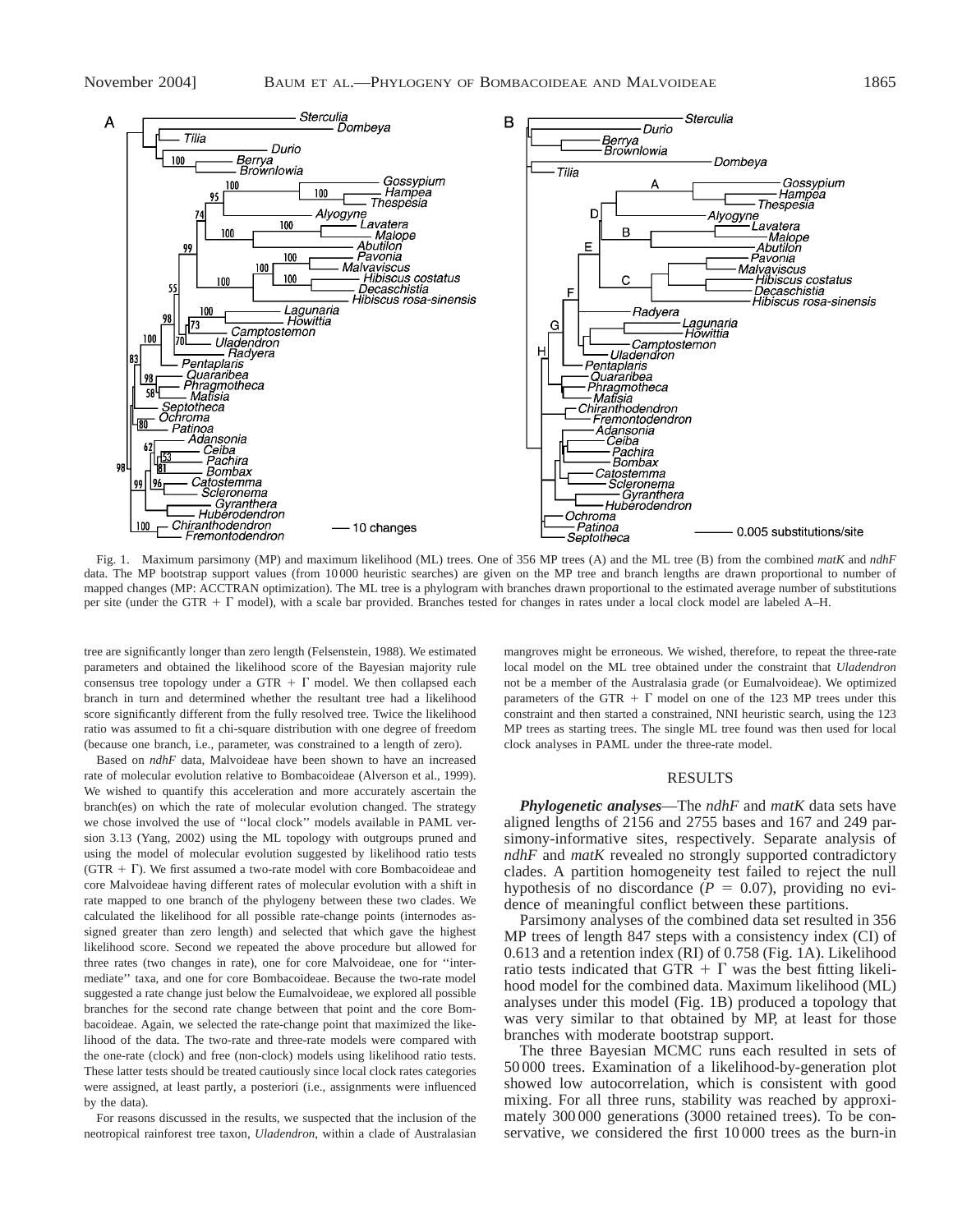

Fig. 2. Bayesian analysis of combined data using four data partitions and the GTR  $+ \Gamma$  model of evolution. Three separate analyses of 5 000 000 generations were run (each comprising four Metropolis-coupled chains). The 40 000 trees retained from each analysis were pooled to generate the majority rule consensus tree shown. The posterior probability (PP) of each clade is shown above the branches. Branches that were found not to be significantly longer than zero length by a likelihood ratio test are indicated by parentheses around the corresponding posterior probabilities. Clade names used in the text are indicated to the right.

and used the remaining 40 000 trees to estimate the posterior distribution. All three runs yielded identical 50% majority rule consensus trees. Rounded clade posterior probabilities were very similar between the three runs, differing by an average of only 0.16% and never differing in the ingroup by more than 1%. This result suggests good mixing during the MCMC analysis and, therefore, we combined the 40 000 post burn-in trees from each run into a single pool of 120 000 that was used as a basis for the calculation of a majority rule consensus tree (Fig. 2).

Bayesian analysis failed to provide strong resolution of the earliest divergences within Malvatheca: five lineages are supported (*Ochroma*-*Patinoa*, *Septotheca*, *Chiranthodendron*-*Fremontodendron*, Malvoideae, and Bombacoideae) but these appear in all possible arrangements within the posterior distribution with approximately equal posterior probabilities. Thus, the sequence data fail to resolve this region of the phylogeny. Likewise, the relationships among five early branching lineages of Malvoideae (*Radyera*, *Camptostemon*, *Uladendron*, *Howittia*-*Lagunaria*, and Eumalvoideae) are not strongly resolved. However, in this case, three resolutions of *Radyera* account for 99.9% of the posterior: sister to all core Malvoideae except *Pentaplaris* (43.4%), in a clade with *Uladendron*, *Howittia*, *Lagunaria*, and *Camptostemon* (29.3%), or sister to the Eumalvoideae (27.2%). Among trees with the latter arrangement, it is noteworthy (see Discussion) that 57 trees (0.17%) have *Uladendron* situated as sister to all core Malvoideae except *Pentaplaris*.

*Indel data*—We examined the data for parsimony-informative indel characters that are not alignment sensitive. Seven such informative indels were found in *matK* and four in *ndhF*. Only two of these indels are homoplasious on the optimal trees (one appears to unite *Septotheca* and *Abutilon*, the other *Hibsicus costatus*, *Decaschistia*, and *Abutilon*). All but one of the non-homplasious indels support branches in the Eumalvoideae. One indel supports the monophyly of each of the three main clades: Gossypieae (*Hampea*, *Thespesia*, *Gossypium*), Malveae (*Lavatera*, *Malope*, *Abutilon*), and Hibisceae s.s. (*Hibiscus*, *Pavonia*, *Decaschistia*, and *Malvaviscus*). Additionally, four indels support the *Decaschistia*-*Hibiscus costatus* clade and one the *Pavonia*-*Malvaviscus* clade. However, the most interesting indel character is a 6-bp/two-residue insertion in *matK* that is shared by all Malvatheca except Fremontodendreae. This insertion is in-frame and is situated in a relatively conserved part of the coding sequence. The insertion itself is conserved: all but three taxa have the amino acid sequence Tyr-Glu, and the three exceptions (*Abutilon*, *Howittia*, and *Quararibea*) each have at least one of the two residues conserved. Given that no other homoplasious indels support any alternative positions for Fremontodendreae, the *matK* indel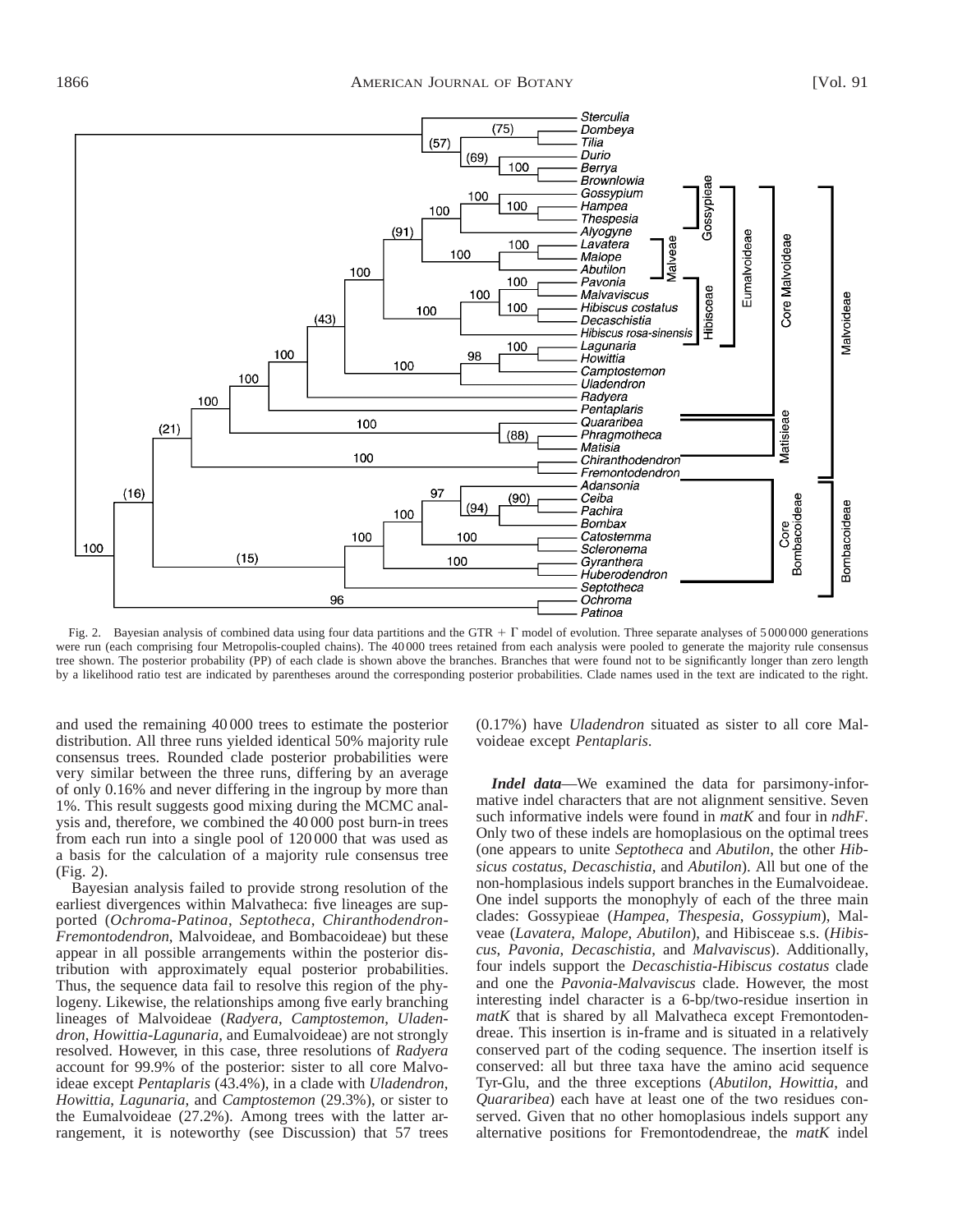TABLE 1. Likelihoods under a two-rate local clock. Bombacoideae were assigned one rate with a rate change occurring on one of the internal branches labeled in Fig. 1B. The likelihood associated with the given two-rate model and the relative rate increase is also given. The likelihood is maximized when the rate change is placed on branch E (in boldface type).

| Rate change branch | $-\ln L$  | Relative rate increase |
|--------------------|-----------|------------------------|
| А                  | 15 174.27 | 2.50                   |
| в                  | 15 175.02 | 2.20                   |
| C                  | 15 168.74 | 3.62                   |
| D                  | 15 126.66 | 2.59                   |
| E                  | 15 030.23 | 4.09                   |
| F                  | 15055.75  | 6.57                   |
| G                  | 15 098.09 | 3.57                   |
| H                  | 15 132.82 | 2.74                   |

suggests that Fremontodendreae is sister to the rest of Malvatheca.

*Topology tests*—Templeton tests were used to test certain phylogenetic hypotheses. First, we were interested to know whether the data can reject the neotropical taxon *Uladendron* being sister to the Eumalvoideae plus the Australasian taxa (*Camptostemon*, *Howittia*, *Lagunaria*, *Radyera*). This relationship would be the most biogeographically parsimonious because *Uladendron*, like *Pentaplaris* and Matisieae, has a neotropical distribution. Therefore, we searched for MP trees under the constraint that Eumalvoideae forms a clade with the Australasian taxa but not *Uladendron*. The shortest tree compatible with this constraint is only one step longer than the unconstrained tree, which is judged not to be significant using a Templeton test ( $P = 0.56{\text -}0.66$ ). We also tested the possibility that the taxa within Malvatheca that possess stalked monothecate anthers (*Gossypium*, *Hampea*, *Thespesia*, *Lavatera*, *Malope*, *Abutilon*, *Pavonia*, *Malvaviscus*, *Hibsicus*, *Decaschistia*, *Alyogyne*, *Uladendron*, *Radyera*, *Lagunaria*, *Howittia*, *Camptostemon*, *Pentaplaris*, *Adansonia*, *Ceiba*, *Pachira*, *Bombax*, *Catostemma*, *Scleronema*) form a clade. Such a relationship would suggest a single origin of this anther morphology as opposed to the separate origins hypothesized by Alverson et al. (1999); however, the combined data set significantly rejected this topology ( $P = 0.002$ ).

*Rates of molecular evolution*—Local clock analyses allowed us to identify the points along the tree's backbone where a rate change would maximize the likelihood of the data. Using a two-rate GTR +  $\Gamma$  model, the highest likelihood was obtained when the shift to a different rate of evolution was placed on the branch leading to Eumalvoideae (branch ''E'' in Fig. 1B). Under this model, the rate of evolution of Eumalvoideae was 4.09 times as fast as the rate of evolution in the remaining taxa (Table 1).

For the three-rate model, the optimal branch for the second change in rate was on the branch above *Pentaplaris* (branch "F" in Fig. 1B). In this case, the rate difference between Eumalvoideae and Bombacoideae was 9.66-fold, with the intervening taxa having an intermediate rate, 3.55-fold faster than Bombacoideae (Table 2).

Likelihood ratio tests showed that the three-rate model explains the data significantly better than the two-rate model (*P*  $< 0.001$ ) and the one-rate (strict clock) model ( $P < 0.001$ ). However, the data have a significantly higher likelihood under TABLE 2. Likelihoods under a three-rate local clock. Bombacoideae were assigned one rate with a second rate applying to all the descendents of node E (Fig. 1B). A third rate was permitted for early branches of the Malvoideae starting at one of the labeled branches (Figs. 1B and 3). The results are given for both the unconstrained ML tree (Fig. 1B) and the ML tree under the constraint that *Uladendron* not be embedded in the Australasian grade (Fig. 3). The likelihood associated with the given three-rate model and the relative rate increases are also given. The likelihood is maximized when the second rate change is placed on branch E on the unconstrained tree, but on branch I on the constrained tree (in boldface type).

| Rate<br>change<br>branch | $-\ln L$  | Intermediate rate | Malvoid rate |
|--------------------------|-----------|-------------------|--------------|
| Unconstrained tree       |           |                   |              |
| F                        | 15 000.67 | 3.55              | 9.66         |
| G                        | 15014.73  | 1.97              | 6.23         |
| Н                        | 15021.89  | 1.55              | 5.42         |
| Constrained tree         |           |                   |              |
| F                        | 15 005.13 | 3.51              | 9.76         |
| G                        | 15019.26  | 1.96              | 6.27         |
| Н                        | 15026.15  | 1.55              | 5.44         |
|                          | 14999.26  | 3.85              | 9.19         |
|                          | 15 004.17 | 3.04              | 6.43         |

a non-clock model than under any of the local clock models  $(P < 0.001)$ . This results shows that there are additional sources of lineage-to-lineage rate heterogeneity besides the tendency for faster rates of molecular evolution in eumalvoids than in other ingroup taxa. To evaluate whether this additional rate heterogeneity is concentrated in the slow, intermediate, or fastevolving taxa we conducted a likelihood ratio test of clocklike evolution of each of these sets of taxa in isolation (with remaining taxa excluded). In all cases clock-like evolution was rejected  $(P \le 0.001)$ . Dividing the log-likelihood ratio of clock vs. non-clock models by the degrees of freedom (number of taxa minus two) provides a crude index of the degree of deviation from a clock. The intermediate-rate taxa have greater deviation from a clock (6.16) than either the slow- (1.48) or fast-rate (2.62) taxa. The strongly non-clock like evolution of the medium rate taxa could reflect either a gradual shift in rate, rate variation due to other factors, or topological errors in the ML tree.

One obvious topological error to consider is that the neotropical *Uladendron* could actually be sister to all core Malvoideae except *Pentaplaris*, rather than branching from within a grade of Australasian taxa. We repeated the three-rate local clock analyses with the ML tree under the constraint that *Uladendron* falls outside of the Australasian grade (Fig. 3). On this constrained topology, a higher likelihood score was obtained when *Uladendron* was assigned the slower rate than when it was assigned the intermediate rate typical of the Australasian grade (Table 2). Furthermore, under the local clock model, the constrained tree with *Uladendron* assigned the slowest rate has a higher overall likelihood score  $\bar{(-ln)}$  = 14 999.26) than the unconstrained tree  $(-\ln L = 15000.67;$ Table 2). This means that, under a local clock model, the data favor the constrained over the unconstrained topology and, hence, support a topology in which *Uladendron* is sister to all core Malvoideae except *Pentaplaris*.

Using the three-rate model on the constrained topology, the relative rates of the slow, medium, and fast evolving taxa are similar to those obtained on the unconstrained topology (Table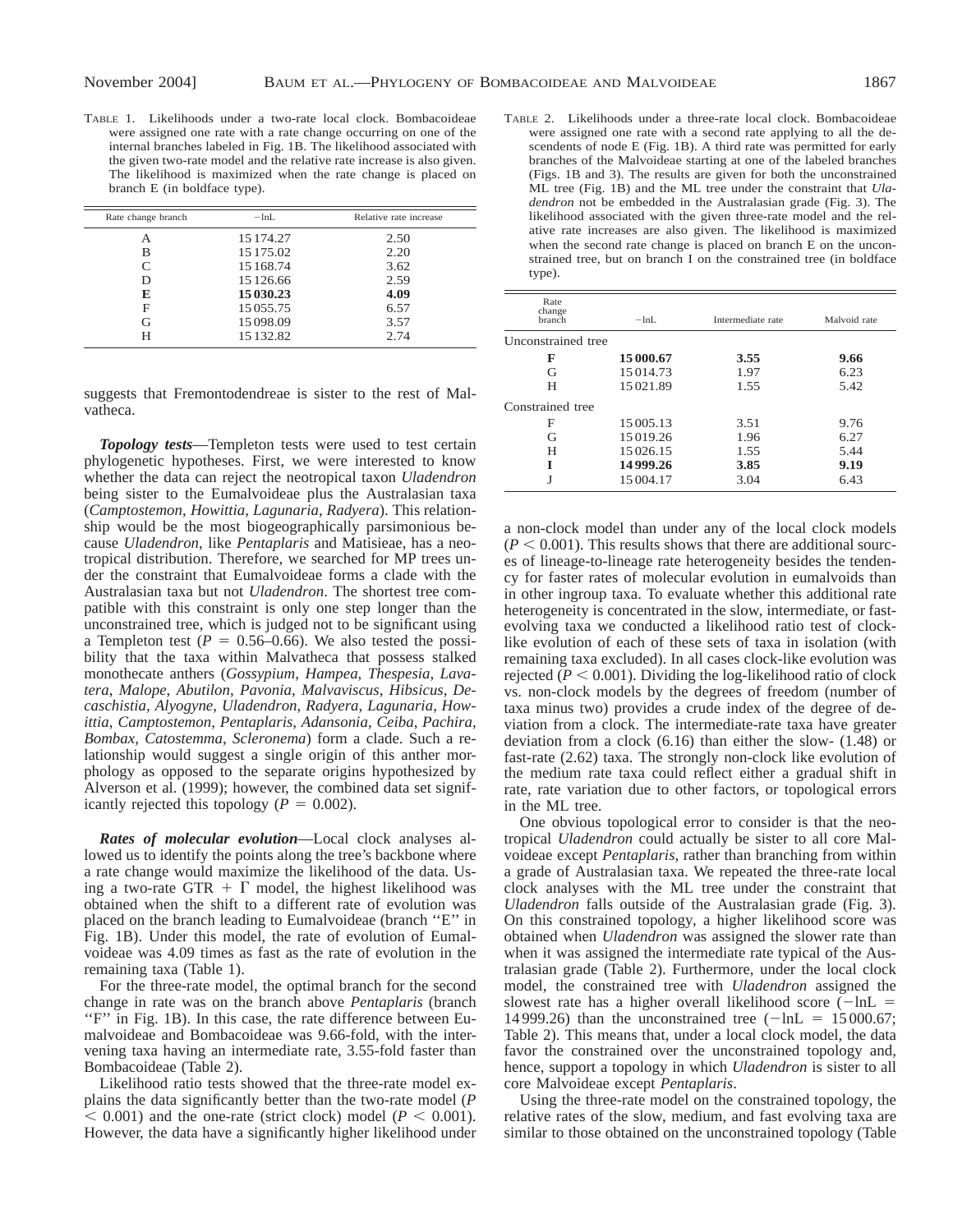

Fig. 3. Maximum likelihood phylogram under the constraint that all core malvoids except the neotropical *Pentaplaris* and *Uladendron* form a clade. This topology implies one, unreversed migration from the Neotropics to Australasia. The branches tested for changes in rates under a local clock model are labeled F–J.

2). For the remaining intermediate rate taxa after *Uladendron* is excluded, the clock vs. non-clock likelihood ratio test is not significant ( $P = 0.36$ ), suggesting that the erroneous inclusion of *Uladendron* in this group was partially responsible for the strong rejection of a molecular clock seen on the unconstrained topology.

### DISCUSSION

*Nomenclatural clarification*—Guided by the results of molecular phylogenetic research, Malvoideae and Bombacoideae were given stem-based phylogenetic definitions (Baum et al., 1998): Malvoideae was defined to include all species that are more closely related to *Malva* than to *Bombax*, whereas Bombacoideae was defined to include all species that are more closely related to *Bombax* than to *Malva*. The use of such stem-based phylogenetic definitions may have advantages (see Baum et al., 1998; Nyffeler and Baum, 2001) but can cause confusion when uncertain phylogenetic relationships are presented. For example, given the definition of Malvoideae it is awkward to discuss the relationship of *Ochroma* to Malvoideae because, depending on its placement, *Ochroma* might be *part* of Malvoideae. To provide a stable basis for discussion, we will use as points of reference two informal but well-supported node-based taxa: "core Malvoideae" (= the smallest monophyletic group containing *Pentaplaris* and *Malva*) and "core Bombacoideae" (= the smallest monophyletic group containing *Gyranthera* and *Bombax*) (Fig. 2).

We will here use the name Eumalvoideae to refer to the smallest clade that includes the type species of the three traditional tribes, Hibisceae, Malveae, and Gossypieae. This definition differs from the phylogenetic definition given previously (Baum et al., 1998). We prefer this modified definition because the previous one listed *Lagunaria* as a specifier and thus has ambiguous content based on current knowledge. Additionally, it seems most sensible to retain the name Eumalvoideae for the diverse core of the former Malvaceae rather than that core plus a partial subset of the early-diverging Australasian grade. We therefore propose redefining ''Eumalvoideae.'' Such a move is still permissible under the PhyloCode (www.ohiou.edu/phylocode) and is desirable because it avoids the need to coin a new name for this important clade.

*The major lineages of Malvatheca*—Our analyses *of ndhF* and *matK* confirm the overall pattern of relationships inferred for Malvatheca based on *ndhF* (Alverson et al., 1999) and  $rbcL + atpB$  data sets (Bayer et al., 1999). Specifically, our analysis confirms the monophyly of Malvatheca ( $BP = 98\%$ ;  $PP = 100\%$ ) and the existence of two major lineages: core Malvoideae ( $BP = 100\%$ ;  $PP = 100\%$ ) and core Bombacoideae (BP =  $99\%$ ; PP =  $100\%$ ). Core Malvoideae includes all traditional members of Malvaceae s.s. plus several taxa that have sometimes been assigned to different families. Our finding that Malvoideae includes *Camptostemon* (traditionally Bombacaceae) is consistent with prior studies (Alverson et al., 1999; Nyffeler and Baum, 2000). The inclusion of *Pentaplaris* in this clade was previously noted by Bayer et al. (1999), but was judged to be a possible artifact. Our study is the first to show that *Uladendron* falls within core Malvoideae.

Previous analysis of *ndhF* had suggested that Matisieae are sister to core Malvoideae (Alverson et al., 1999), but this result was only weakly supported ( $BP = 54\%$ ). This relationship was confirmed and strengthened by our analysis ( $BP = 83\%$ ; PP 5 100%). Similarly, previous analysis of *ndhF* had only weakly supported a sister-group relationship between *Ochroma* and *Patinoa* (Alverson et al., 1999:  $BP = 54\%$ ), whereas our analysis provides much greater support (BP =  $80\%$ ; PP =  $96\%$ ).

Analyses of the sequence data failed to resolve the earliest branching events within Malvatheca. Specifically, there is no clear resolution of the relationships among five clades: core Malvoideae-Matisieae, core Bombacoideae, *Ochroma*-*Patinoa*, Fremontodendreae (*Chiranthodendron*-*Fremontodendron*), and *Septotheca*. Nonetheless a single, non-homoplasious, six base-pair deletion in a conserved region of *matK* suggests that Fremontodendreae are sister to the rest of Malvatheca. This arrangement occurs in 12.9% of trees in the Bayesian posterior distribution. Given the strength of this structural character and the lack of any contradiction from sequence data, we conclude that Fremontodendreae is sister to the remainder of Malvatheca.

Fremontodendreae are a small group comprising the three species of *Fremontodendron* and the monotypic *Chiranthodendron*. The clade has posed problems for taxonomists who most commonly placed it in Sterculiaceae (e.g., Hutchinson, 1967) although its pollen resembles certain core Bombacoideae (Erdtman, 1952). That this clade should occupy a deep divergence within Malvatheca is consistent with biogeographic considerations: Fremontodendreae are centered in North America as contrasted with Bombacoideae and Malvoideae, both of which appear to have a South American center of origin (as discussed later).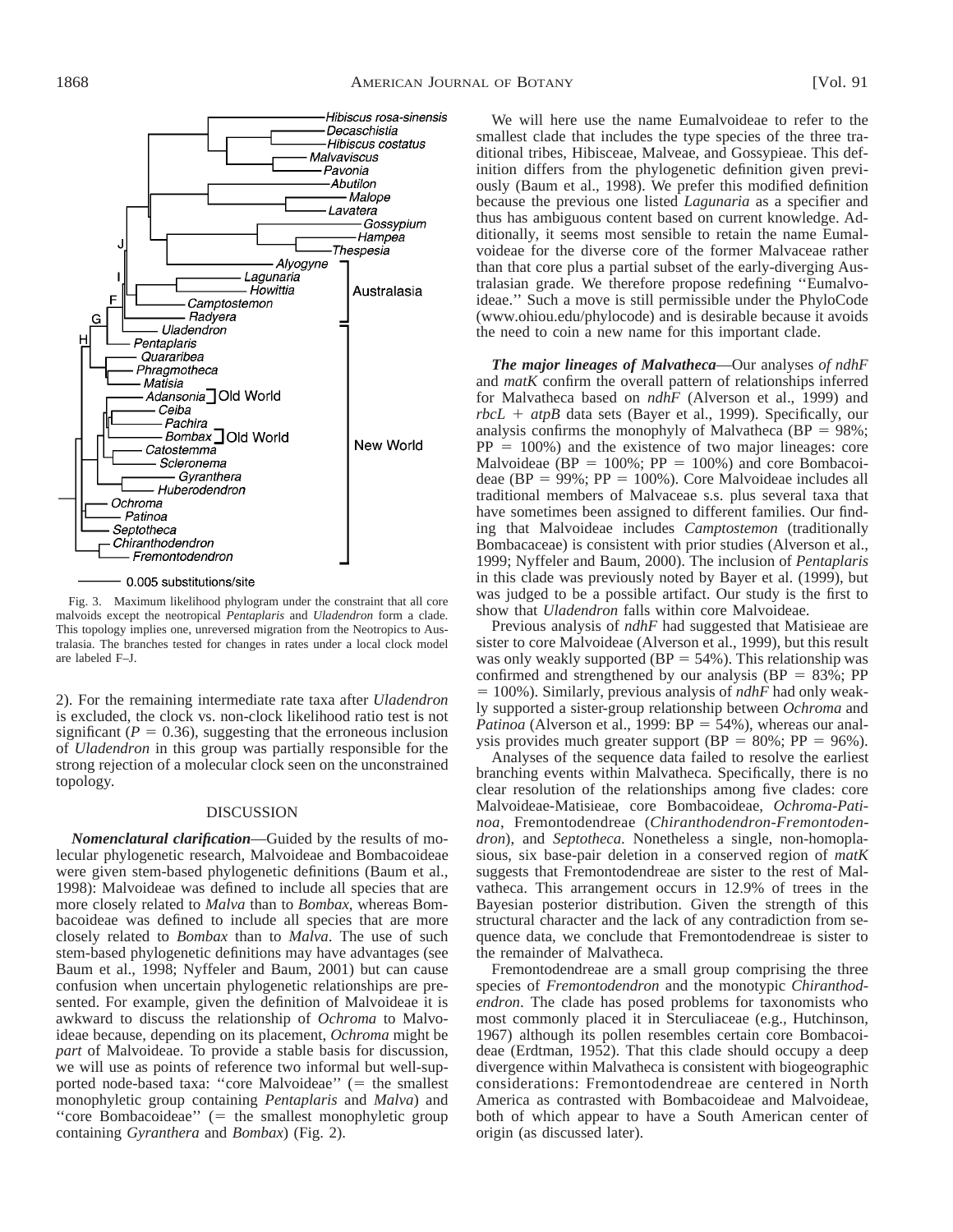*Phylogeny and biogeography of Bombacoideae*—The monophyly of core Bombacoideae is well supported by molecular data and by the presence of palmately compound leaves (of the non-peltate form; Kim et al., 2003) in almost all taxa (Alverson et al., 1999). Within core Bombacoideae, our data support a *Catostemma*-*Scleronema* clade and place a clade comprising *Gyranthera* and *Huberodendron* as sister to the remainder of core Bombacoideae. We did not include *Bernoullia* in this study, but based on prior analysis of *ndhF* (Alverson et al., 1999) and RFLP data (W. S. Alverson, unpublished data) it probably forms a clade with *Gyranthera* and *Huberodendron*. The flowers of *Gyranthera*, *Huberodendron*, and *Bernoullia* have elongated, sessile thecae, whereas all other members of core Bombacoideae have individually stalked, monothecate androecial units (except *Ceiba* and *Spirotheca*, which typically bear one or two pairs of thecae on each of five filamentous lobes at the summit of the staminal column). Given that *Chiranthodendron*, *Matisieae*, *Ochroma*, *Patinoa*, and *Septotheca* also have sessile thecae, our analysis suggests that sessile thecae are plesiomorphic for Bombacoideae and that stalked, monothecate units are a synapomorphy of a clade that includes *Catostemma*, *Scleronema*, *Adansonia*, *Ceiba*, *Bombax*, and *Pachira*. Although not sampled here, morphological data and other molecular data (Alverson et al., 1999) suggest that this clade also includes six additional genera (*Aguaria*, *Cavanillesia*, *Eriotheca*, *Neobuchia*, *Pseudobombax*, and *Spirotheca*) and a total of approximately 160 species (Bayer and Kubitzki, 2003).

Resolution within Bombacoideae is weak given the taxon sampling used here, but adequate to show that the Old World taxa, *Bombax* (eight spp.) and *Adansonia* (eight spp.) are embedded in this otherwise neotropical clade. In order to evaluate whether this disjunction could be due to Gondwanan vicariance we compared the levels of sequence divergence with those reported for Alzateaceae (Myrtales), one of the very few tropical plant groups for which an Old World-New World disjunction has been attributed to Gondwanan vicariance (Conti et al., 2002, 2004; Schonenberger and Conti, 2003), although Moyle (2004) recently argued that, even in this case, dispersal rather than vicariance was likely responsible. The pairwise sequence divergences (using Hasegawa-Kishino-Yano distances) between *Alzatea* and its African sister-group averaged 0.035 (range 0.027–0.042) for *matK* and 0.038 (range 0.029–0.047) for *ndhF*. For the identical regions of these genes, the distance between *Bombax* or *Adansonia* (Old World) to *Ceiba* or *Pachira* (New World) averaged 0.012 (range 0.007–0.019) for *matK* and 0.013 (range 0.010–0.016) for *ndhF.* With distances less than half those seen for Alzateaceae, Gondwanan disjunction seems unlikely to explain the disjunctions seen in Bombacoideae.

Given that Gondwanan vicariance is unlikely, we infer that Bombacoideae originated in the Neotropics and later became dispersed to the Old World, either by sweepstakes dispersal or boreotropical migration. Further, because *Bombax* and *Adansonia* do not appear to be sister to each other, nor to the paleotropical species of *Pachira* that are sometimes segregated as *Rhodognaphalon* (K. C. Walsh and D. Baum, unpublished data), three neotropical to paleotropical dispersal events are implied. Two additional cases in which single species occur in both the Neotropics and Paleotropics (*Ceiba pentandra* and *Pachira glabra*) most likely represent human dispersal (Robyns, 1960; Baker, 1965, 1983).

*An Australasian origin of Eumalvoideae*—Pfeil et al. (2002) suggested that a widely distributed malvoid ancestor diverged into two lineages, the New World Matisieae and an Old World lineage corresponding to the traditional Malvaceae s.s, and that this divergence corresponded with the break-up of Gondwana. Under this scenario, the Old World lineage gave rise to Australasian taxa, such as *Camptostemon*, *Howittia*, *Lagunaria*, and *Radyera*, along with the Eumalvoideae, which then experienced an extensive global radiation. By including a broader sampling of early-diverging Malvoideae and with additional sampling among non-malvoid Malvatheca, we were able to shed further light on the biogeographic context of the mallow radiation and test the Gondwana disjunction hypothesis.

The neotropical Matiseae and *Pentaplaris* are well supported as early-branching members of Malvoideae. Furthermore, given that Bombacoideae (see Phylogeny and biogeography of Bombacoideae), Fremontodendreae, *Ochroma*, *Patinoa*, and *Septotheca* are centered in the New World, the Eumalvoideae clearly arise from a paraphyletic grade that comprises at least four distinct New World lineages. Although this topology does not absolutely refute the Gondwanan vicariance hypothesis, combined with other data it renders it less probable than a dispersalist explanation. First, most cases of a southern Gondwanan distribution (e.g., *Nothofagus*, Manos, 1997; *Araucaria*, Sequeira and Farrell, 2001) involve south-temperate groups, whereas Malvatheca are fundamentally tropical in origin. Second, vicariance is most likely to result in disjunct sister clades, whereas, without invoking additional extinction events, dispersal is more likely to result in the pattern we observed: a clade with one center of origin nested within a grade of lineages from the other biogeographic zone. Third, the palynological evidence (summarized in Pfeil et al., 2002) suggests that Malvoideae are a relatively young group, with no definitive pollen records prior to the late Eocene. Although some Australian/South American connections are suggested to have persisted via Antarctica until the early Oligocene (Dingle and Lavelle, 2000), it is unclear if these represented suitable migration routes for tropical-adapted taxa. Thus, overall, the biogeographic data suggest the need to consider alternative scenarios to Gondwana disjunction to explain the Australasian origins of Eumalvoideae.

It is noteworthy that the early-branching Australasian taxa (*Howittia*, *Radyera*, *Camptostemon*, *Lagunaria*, and *Alyogyne*) are mangroves or small sublittoral trees. Such taxa are typically well adapted to oceanic dispersal and often have extremely broad geographic ranges. This is well illustrated by *Radyera* with disjunct species in South Africa and Australia, and *Lagunaria*, which is present on the isolated Norfolk and Lord Howe Islands. This raises the possibility that a South American lineage acquired the mangrove habit and then migrated over water to Australasia and/or Southeast Asia where it radiated into a grade of littoral forms. Sometime later, this nexus gave rise to the major radiations of Malveae, Gossypieae, and Hibisceae. Spiny pollen occur in the South American *Pentaplaris* (Bayer and Dorr, 1999) and *Uladendron* (Marcano-Berti, 1971), thus, pending further examination of the palynomorphs in question, it is plausible that ''*Hibiscus*'' type pollen reported from South America 44–39 million years ago (Mya) (Muller, 1981) could provide an approximate date for the origin of the ancestral mangrove (but see Pfeil et al., 2002). In that case the first records in Australia (37–35 Mya; Muller, 1981) would provide a minimum date for the dispersal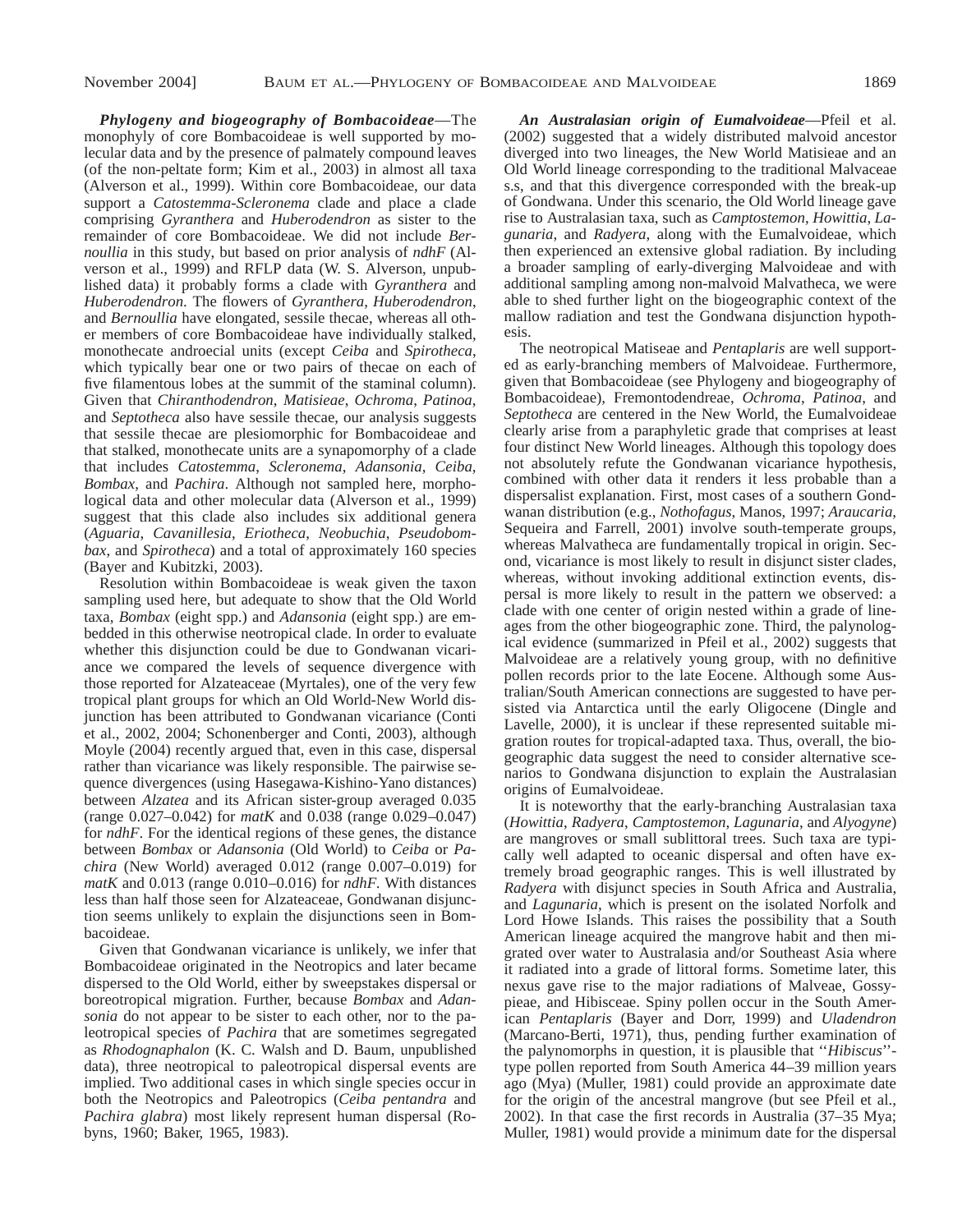of this lineage across the Pacific. Future analysis using molecular dating methods could clarify the temporal context for the diversification of Malvatheca and Eumalvoideae.

The fly in the ointment is *Uladendron*, a neotropical rainforest tree endemic to a small area of forest in central Venezuela, that appears on the unconstrained ML and MP trees to be more closely related to Eumalvoideae than at least *Radyera*, one of the Australasian taxa. Such a topology would tend to suggest either two origins of the mangrove habit and two dispersals westward across the Pacific or one migration westward but then a back-migration and reestablishment of the rainforest tree habit. However, such unparsimonious scenarios need not be invoked if, in fact, *Uladendron* branches off after *Pentaplaris* as sister to the rest of core Malvoideae. Indeed, such a position is only one step longer than the most-parsimonious topology and cannot be rejected by a Templeton test. Likewise, examination of the Bayesian posterior distribution shows that 0.05% of the trees place *Uladendron* sister to all core Malvoideae except *Pentaplaris*. The small amount of the posterior distribution showing this topology would constitute rejection of this position for *Uladendron* at the  $P = 0.005$  level *if a uniform prior were assumed on all tree topologies*. However, in this case, one can validly attach a higher prior probability to trees that do not have the neotropical *Uladendron* embedded within the Australasia grade and, as a result, the observed posterior probability is not necessarily adequate to reject the alternate position of *Uladendron*. Even more telling, under a three-rate local clock model, trees that embed *Uladendron* in the Australasian grade actually have lower likelihood than trees that place *Uladendron* sister to all core Malvoideae except *Pentaplaris*. Consequently, our data are compatible with *Uladendron* being the closest living relative of a mangrove taxon that migrated to Australasia and, hence, to a single trans-Pacific migration event.

*Rates of molecular evolution*—Simple observation of phylograms was sufficient to suggest accelerated molecular evolution within the Malvoideae relative to Bombacoideae (Alverson et al., 1999). Here we were able to quantify the changes in rate and to localize them to particular branches. If one assumes a two-rate model, the most significant change in rate occurred on the branch that subtends Eumalvoideae (Fig. 1B, Branch E). If one allows for two rate changes (three rates) within Malvatheca, as supported by likelihood ratio tests, the second rate change is placed on the branch above *Pentaplaris* (and *Uladendron* on the constrained tree), assigning all the Australasian taxa to an intermediate rate category. According to the three-rate model, the Eumalvoideae have experienced a greater than nine-fold faster rate of molecular evolution than Bombacoideae, with the intermediate taxa having an intermediate rate (ca. 3.5-fold faster).

Several potential mechanisms have been proposed to explain accelerated molecular evolution, including changes in mutation rate, generation time, effective population size, and the rate of species diversification (Barraclough and Savolainen, 2001). Under the maximum likelihood three-rate model (on trees with *Uladendron* constrained to branch just above *Pentaplaris*), the first rate acceleration coincides exactly with the inferred transition from large rainforest trees to a shrubby, possibly mangrove habit. This transition probably resulted in a change in generation time and population size but apparently did not involve an accelerated rate of species diversification because lineages in the mangrove grade include few species.

In contrast, the second rate jump coincides with the Eumalvoideae radiation making a change in diversification rate a plausible causal factor. Nonetheless, because the Eumalvoideae tend towards an even shrubbier and in some cases, a herbaceous and/or weedy habit, changes in life history (including population size) could have played a role in both the increased rates of diversification and molecular evolution. Further work incorporating additional genes and taxa may shed light on the mechanisms that have contributed to the mallow species radiation and to the group's accelerated molecular evolution.

### LITERATURE CITED

- ALVERSON, W. S., B. A. WHITLOCK, R. NYFFELER, C. BAYER, AND D. A. BAUM. 1999. Phylogeny of the core Malvales: evidence from *ndhF* sequence data. *American Journal of Botany* 86: 1474–1486.
- BAKER, H. G. 1965. The evolution of the cultivated kapok tree: a probably West African product. *In* D. Brokensha [ed.], Research Studies no. 9. Ecology and economic development in Africa, 185–216. Institute of International Studies, University of California, Berkeley, California, USA.
- BAKER, H. G. 1983. *Ceiba pendtandra* (Ceyba, Ceiba, Kapok Tree). *In* D. Janzen [ed.], Costa Rican natural history, 212–215. University of Chicago Press, Chicago, Illinois, USA.
- BARRACLOUGH, T. G., AND V. SAVOLAINEN. 2001. Evolutionary rates and species diversity in flowering plants. *Evolution* 55: 677–683.
- BAUM, D. A., W. S. ALVERSON, AND R. NYFFELER. 1998. A durian by any other name: taxonomy and nomenclature of the core Malvales. *Harvard Papers in Botany* 3: 315–330.
- BAYER, C., AND L. J. DORR. 1999. A synopsis of the neotropical genus *Pentaplaris*, with remarks on its systematic position within core Malvales. *Brittonia* 51: 134–148.
- BAYER, C., M. F. FAY, A. Y. DE BRUIJN, V. SAVOLAINEN, C. M. MORTON, K. KUBITZKI, W. S. ALVERSON, AND M. W. CHASE. 1999. Support for an expanded family concept of Malvaceae within a recircumscribed order Malvales: a combined analysis of plastid *atpB* and *rbcL* DNA sequences. *Botanical Journal of the Linnean Society* 129: 267–303.
- BAYER, C., AND K. KUBITZKI. 2003. Malvaceae. *In* K. Kubitzki and C. Bayer [eds.], The families and genera of vascular plants, vol. 5, 225–311. Springer, Berlin, Germany.
- CONTI, E., T. ERIKSSON, J. SCHONENBERGER, K. J. SYTSMA, AND D. A. BAUM. 2002. Early Tertiary out-of-India dispersal of Crypteroniaceae: evidence from phylogeny and molecular dating. *Evolution* 56: 1931–1942.
- CONTI, E., F. RUTSCHMANN, T. ERIKSSON, K. J. SYTSMA, AND D. A. BAUM. 2004. Calibration of molecular clocks and the biogeographic history of Crypteroniaceae: A reply to Moyle. *Evolution* 58: 1874–1876.
- DINGLE, R. V., AND M. LAVELLE. 2000. Antarctic Peninsula Late Cretaceous-Early Cenozoic palaeoenvironments and Gondwana palaeogeographies. *Journal of African Earth Sciences* 31: 91–105.
- ERDTMAN, G. 1952. Pollen morphology and plant taxonomy. Angiosperms. Almquist and Wiksell, Stockholm, Sweden.
- FARRIS, J. S., M. KALLERSJO, A. G. KLUGE, AND C. BULT. 1994. Testing significance of incongruence. *Cladistics* 10: 315–319.
- FELSENSTEIN, J. 1988. Phylogenies from molecular sequences: inference and reliability. *Annual Review of Genetics* 22: 521–565.
- HUELSENBECK, J. P., AND B. RANNALA. 1997. Phylogenetic methods come of age: testing hypotheses in an evolutionary context. *Science* 276: 227– 232.
- HUELSENBECK, J. P., AND F. RONQUIST. 2001. MRBAYES: Bayesian inference of phylogenetic trees. *Bioinformatics* 17: 754–755.
- HUTCHINSON, J. 1967. The genera of flowering plants (Angiospermae), vol. 2. Clarendon Press, Oxford, UK.
- JOHNSON, L. A., AND D. E. SOLTIS. 1994. *matK* DNA sequences and phylogenetic reconstruction in Saxifragaceae s.s. *Systematic Botany* 19: 143– 156.
- JUDD, W. S., AND S. R. MANCHESTER. 1997. Circumscription of Malvaceae (Malvales) as determined by a preliminary cladistic analysis of morphological, anatomical, palynological, and chemical characters. *Brittonia* 49: 384–405.
- JUDD, W. S., R. W. SANDERS, AND M. J. DONOGHUE. 1994. Angiosperm